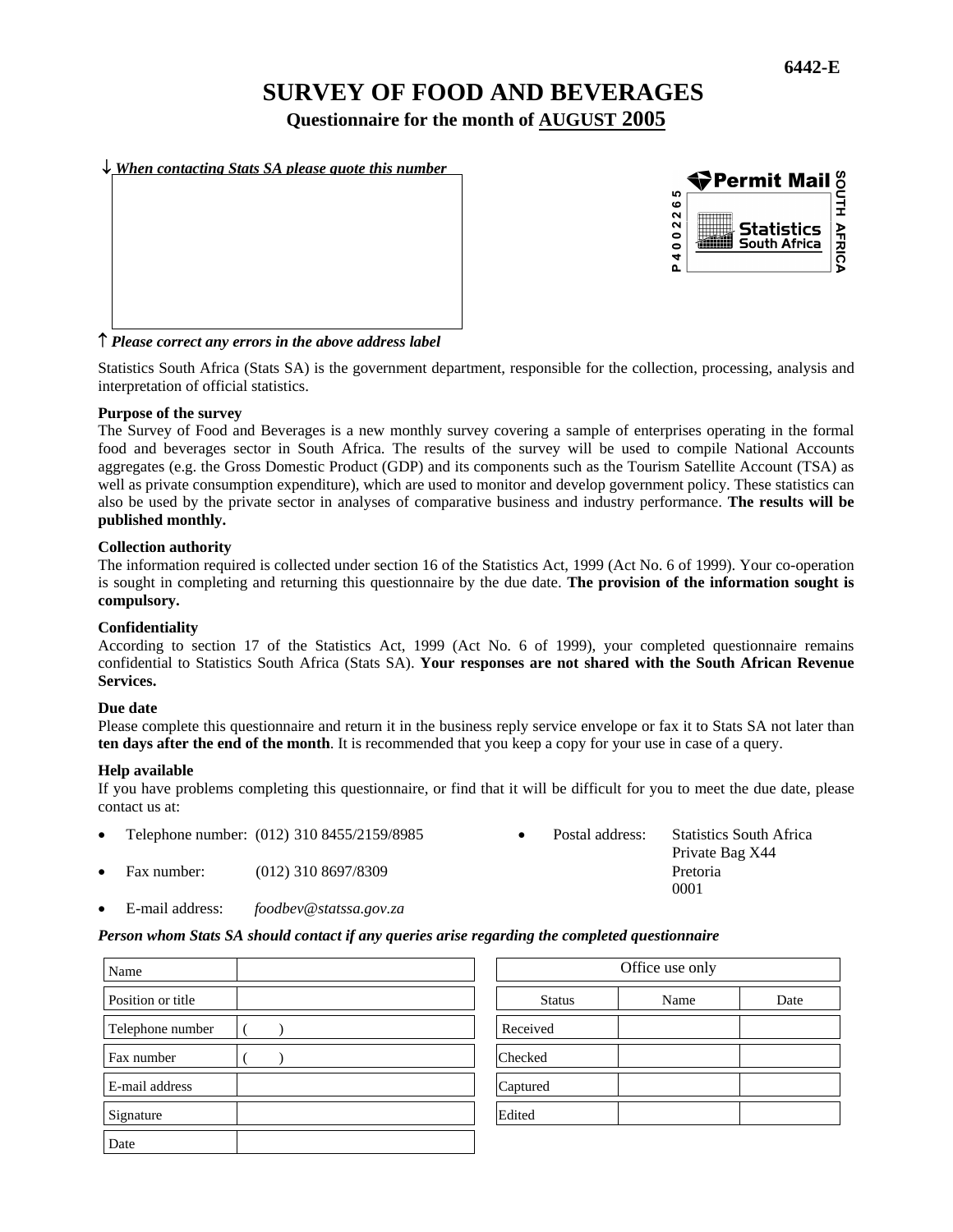# **Part 1 – Main activity**

# *Note*

• **Enterprise** is a legal entity or a combination of legal units that includes and directly controls all functions necessary to carry out its production activities.

# **1. Indicate the main activity of this enterprise**

# *Note*

- **Restaurant or tearoom with liquor licence** Provides complete meals, fit for immediate consumption from a menu, being prepared on the premises, having a liquor license to sell such alcoholic drinks to customers with provided seating. Includes cocktail lounges, wine, dine and dance or dining club establishments with liquor license, family, self-service or take-away restaurants or tea-rooms, grill rooms, railway dining cars or such activities aboard ships
- **Restaurant or tearoom without liquor license** Provides complete meals fit for immediate consumption from a menu, being prepared on the premises, with provided seating. Includes cafeterias, eating houses without a liquor license, dine and dance or dining club establishments without a liquor license, family, selfservice or take-away restaurants or tea-rooms, grill rooms, burger bars, railway dining cars or such activities aboard ships operated as separate unit without a liquor license
- **Take-away counters -** A place, usually on the street, at a stand or in a location, provides directly prepared food on request, for take-away purposes. Some may have seating available where the food is bought, can be consumed directly from its packaging and not from plates. It includes, chicken, fish & chips, hamburger, sandwiches, milk, soft drinks, pie carts, snack bars or pizza take-away operations
- **Social Caterers** Sale of prepared food and drinks in large amounts on request which can be done on contract basis, supplying meals prepared at the premise, or can be prepared at home and brought to a place for being served for immediate consumption by the guests, at a location preferred by the person ordering it. Provides food services for social and business events
- **Drinking Places** Includes bars, night-clubs, taverns
- **Other catering services i.e.** Any other catering services not else where classified